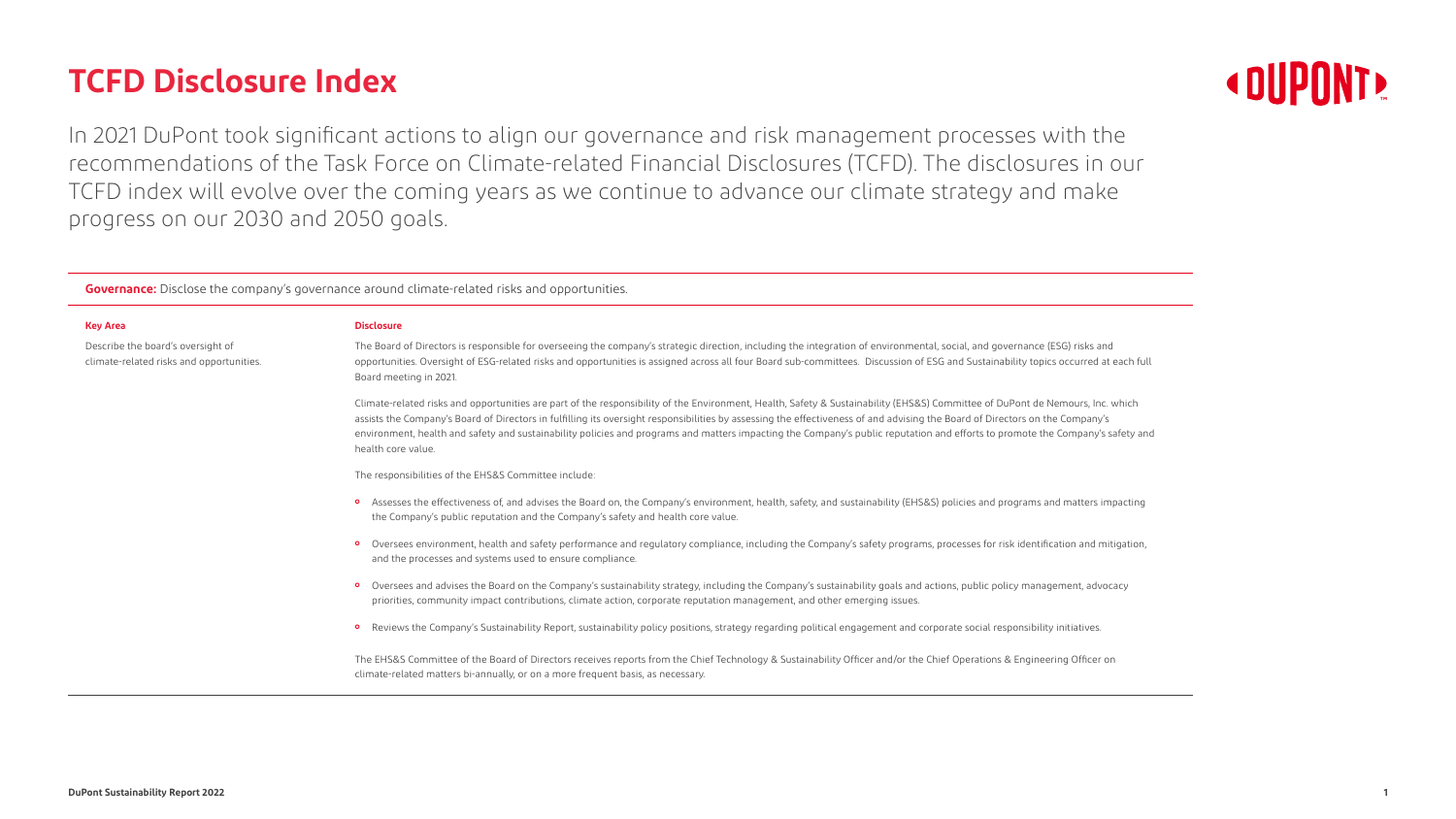- 
- 
- 
- 
- 
- 
- 

# Describe management's role in assessing and managing climate-related risks and opportunities.

**Key Area**

Describe the climate-related risks and opportunities the company has identified over the short, medium, and long term.

#### **Disclosure**

Responsibility for sustainability strategy resides with the Chief Technology and Sustainability Officer (CTSO), Alexa Dembek. The CTSO role capitalizes on the link between sustainability and innovation in our operating model and chairs the Sustainability Oversight Committee, a subset of DuPont's Senior Leadership Team. Members of the Sustainability Oversight Committee provide insight and guidance on their respective areas of leadership, including corporate governance and finance, operational excellence, employee experience and development, innovation, and business oversight. The Sustainability Oversight Committee reviews and approves sustainability strategy, policies, and positions, including climate-related risks and opportunities, and oversees the work of the Strategic Leadership Council. The CTSO reports directly to the CEO and routinely engages with the EHS&S Committee and the full Board of Directors on ESG and Sustainability matters.

Our Sustainability Leadership Council, chaired by the Vice President of Corporate Sustainability oversees implementation of our sustainability strategy. The Council includes an enterprise-level climate strategist to lead implementation of our Acting on Climate goal, including the development of roadmaps to meet our climate targets, the engagement of our global businesses on operations, and market-focused climate strategies. At the executive leadership level, DuPont's Chief Technology and Sustainability Officer and Chief Operations and Engineering Officer are responsible for performance against our climate goals, engaging on climate-related matters routinely with the CEO and the EHS&S Committee of the Board.

**Strategy:** Disclose the actual and potential impacts of climate-related risks and opportunities on the company's businesses, strategy, and financial planning where such information is material.

#### **Disclosure**

In 2021, DuPont conducted a series of climate screening workshops to review and prioritize climate-related transition and physical risks, as well as corresponding opportunities. This assessment was supported by external climate consultants, to help the Company better understand its risk exposure, create a roadmap for scenario analysis and resiliency planning, develop strategies for leveraging opportunities, and meet our reporting and disclosure commitments. Each of DuPont's businesses were engaged in the assessment process to better understand which risks could present a material (positive or adverse) impact to operations and markets. The same process for identifying climate risk was used across all stakeholder groups to reduce biases and organizational fragmentation.

The climate screening workshops considered the following risks across short (0–1 years), medium (1–5 years), and long term (5–30 years) horizons:

| <b>Risk Category</b>        | <b>Description</b>                                                                                          | <b>Time Frame</b> |
|-----------------------------|-------------------------------------------------------------------------------------------------------------|-------------------|
| Acute Physical              | Increasing frequency & severity of extreme weather events                                                   | Medium-Long       |
| Chronic Physical            | Rising mean temperatures and increased temperature variability.                                             | Medium-Long       |
| Chronic Physical            | Rising sea levels                                                                                           | Medium-Long       |
| Chronic Physical            | Changes in precipitation patterns                                                                           | Medium-Long       |
| Transitional-Technology     | Cost of technological innovations which support the energy transition to a low carbon economy.              | Short-Medium      |
| Transitional-Reputation     | Changing perceptions of DuPont's contribution to climate change and the transition to a low carbon economy. | Short-Medium      |
| Transitional—Legal & Policy | Policies which act to constrain adverse effects of climate change or promote adaptation to climate change.  | Short-Medium      |
| Transitional-Market         | Shifts in supply & demand for key materials & DuPont products                                               | Short-Medium      |
| Transitional-Market         | Shifts in customer demand for lower carbon and net-zero GHG emissions products                              | Short-Medium      |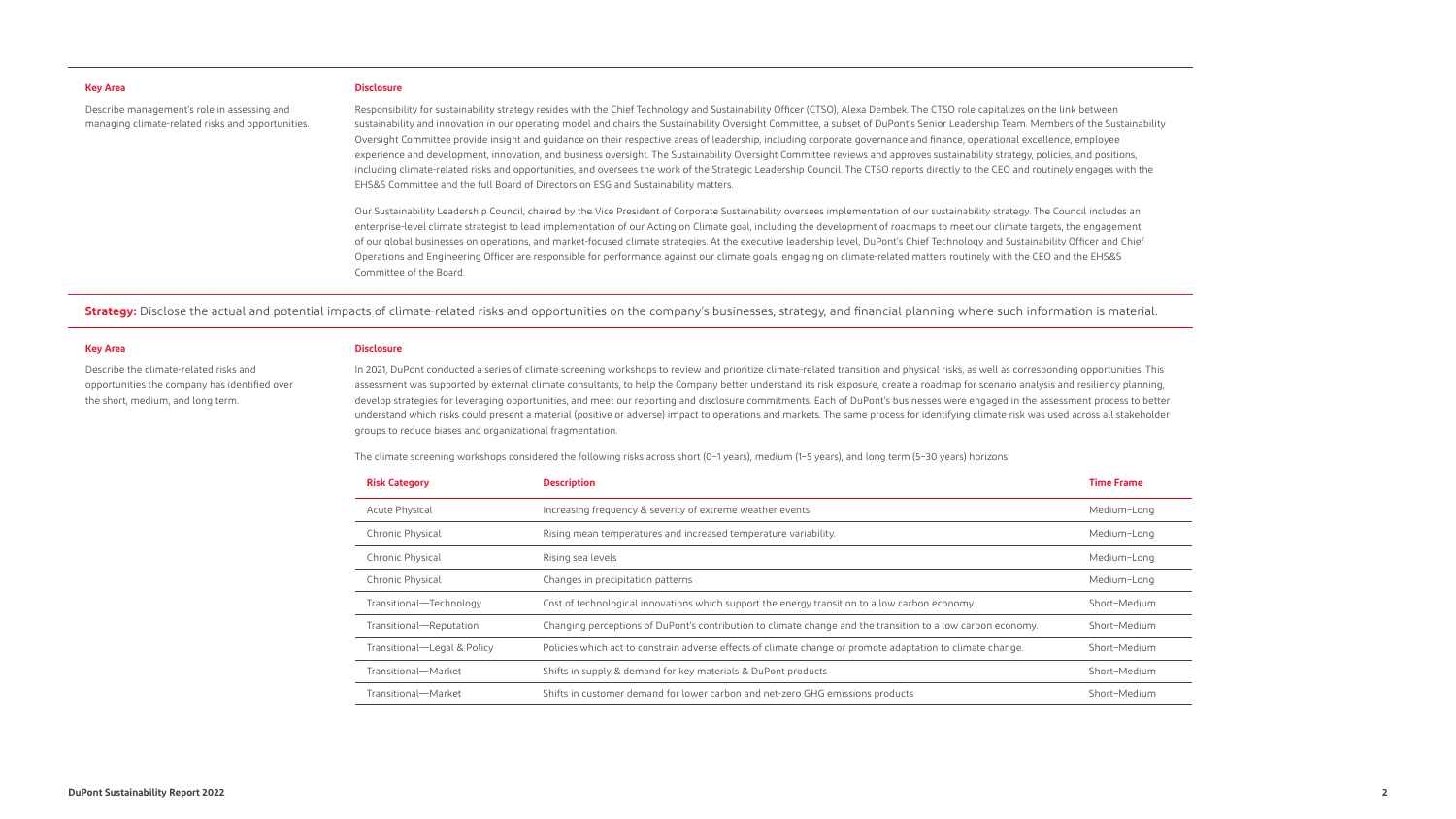Describe the impact of climate-related risks and opportunities on the company's businesses, strategy, and financial planning.

#### **Opportunities** considered in these workshops include:

Through initial climate screening exercises, priority climate risks and opportunities were identified for further analysis.

| <b>Opportunity Category</b> | <b>Description</b>                                                                                                                                                  | <b>Time Frame</b> |
|-----------------------------|---------------------------------------------------------------------------------------------------------------------------------------------------------------------|-------------------|
| Resource Efficiency         | Initiatives and investments to improve process, resource utilization and operational efficiency                                                                     | Short-Medium      |
| Energy Sourcing             | Investments in lower GHG emission and renewable sources of energy, and participation in the carbon market                                                           | Medium-Long       |
| Products and Services       | The shift of customer preferences towards DuPont innovations and products that provide GHG emissions reduction,<br>energy, resource and/or water efficiency savings | Short-Medium      |
| Markets                     | Opportunities to access new and adjacent markets                                                                                                                    | Medium-Long       |
| Resilience                  | DuPont's ability to gain competitive advantage through resilience planning, innovation and reliability of products                                                  | Medium-Long       |

#### **Disclosure**

We're actively pursuing opportunities to reduce GHG emissions along the value chains of many of our processes and products. Aligned with our innovation platforms, our climate innovation focuses on three major areas of impact: advancing low-carbon mobility, lowering embodied carbon in buildings and enabling renewable energy. For details on our climate innovations please see the Delivering solutions for global challenges and Acting on climate sections of this report.

At DuPont, science and engineering are the foundation of our company and innovation is core to our business and sustainability strategy to create long-term value for our customers. Our sustainability strategy is grounded in **our purpose to empower the world with the essential innovations to thrive** and inspired by the United Nations Sustainable Development Goals (SDGs). As a premier multi-industrial company, we embrace the accelerated pace of learning, change, and expectations happening around the world and within our own communities and workforce. Our sustainability strategy is built on three pillars, the first two of which will be used to describe impacts of climate-related risks and opportunities. These are: 1) Innovate for good; 2) Protect people and the planet; and 3) Empower people to thrive.

### **Innovate for good**

At DuPont we commit to using our innovation expertise to work on important and valuable market-based challenges. In 2021, we completed multiple, focused customer engagements with direct and end use customers to accelerate our learning, widen the opportunity space to create value and refine our sustainable innovation priorities. Acting on climate change is of the utmost importance to our customers across all value chains.

### **Protect people and the planet**

DuPont's core values reflect our long-held commitment to ensure the safety and health of our employees, contractors, customers, and communities and to protect the planet. In addition to the climate-adaptive solutions DuPont provides to various end markets, in 2021 we joined RE100, completed a Virtual Power Purchase Agreement (VPPA) to add renewable energy to the North American grid, and made specific business-level commitments to procure renewable electricity. For example, in 2021 our Interconnect Solutions (ICS) business, which is part of the Electronics & Industrial (E&I) business, set a business ambition of **Zero by 2030**, with the goal of reaching carbon neutral operations for the global ICS business by 2030. As of September 2021, the ICS business achieved the milestone of 95 percent of global operations powered with renewable electricity.

We also continue to implement energy efficiency projects through the Bold Energy Plan, a long-standing DuPont program that leverages a global, cross-business team of Site Energy Champions to improve energy efficiency and reduce GHG emissions in our facilities. In 2021, we completed 76 energy-savings projects with an emissions savings potential of about 9,600 MT CO<sub>2</sub>e for the year of 2021. Of these projects, 47 were new in 2021.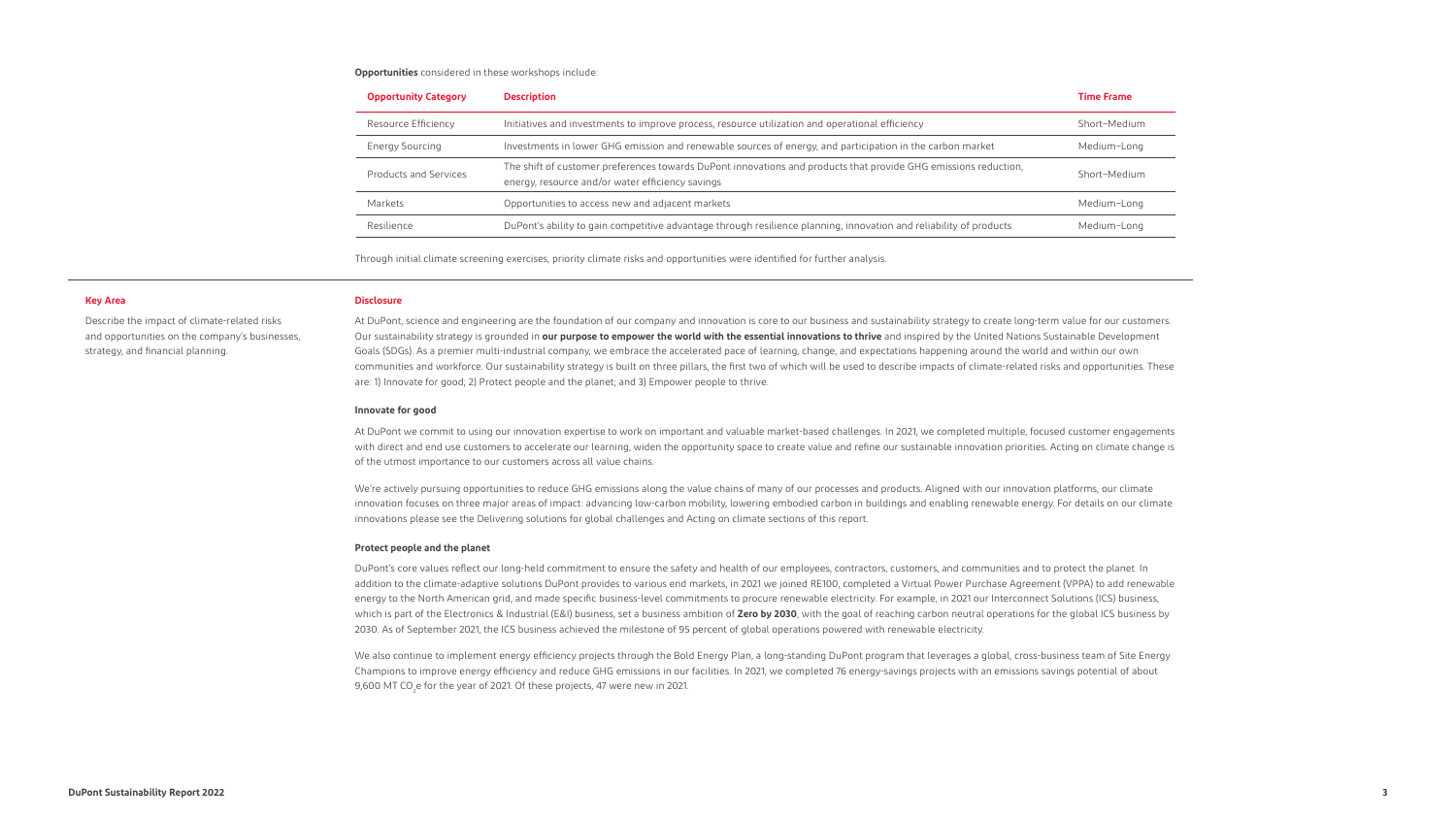**Supply chain and operational disruptions.** Supply chain disruptions, plant and/or power outages, labor shortages and/or strikes, geo-political activity, weather events and natural disasters, including hurricanes or flooding that impact coastal regions, and global health risks or pandemics could seriously harm the Company's operations as well as the operations of the Company's customers and suppliers. Climate change increases the frequency and severity of potential supply chain and operational disruptions from weather events and natural disasters. The chronic physical impacts associated with climate change, for example, increased temperatures, changes in weather patterns and rising sea levels, could significantly increase costs and expenses and create additional supply chain and operational disruption risks.

For additional details on our operations climate strategy see the Acting on climate section of this report.

**Risk Management:** Disclose how the company identifies, assesses, and manages climate-related risks.

#### **Key Area**

Describe the resilience of the company's strategy, taking into consideration different climate-related scenarios, including a 2°C or lower scenario.

#### **Key Area**

Describe the company's processes for identifying and assessing climate-related risks.

#### **Disclosure**

In terms of supply chain resilience, generally, the Company seeks to have many sources of supply for key raw materials in order to avoid significant dependence on any one or a few suppliers. In addition, and where the supply market for key raw materials is concentrated, DuPont takes additional steps to manage its exposure to supply chain risk and price fluctuations through, among other things, negotiated long-term contracts some which include minimum purchase obligations. However, there can be no assurance that such mitigation efforts will prevent future difficulty in obtaining sufficient and timely delivery of certain raw materials.

DuPont approaches climate resilience through the integration of climate risks and opportunities with business strategy and enterprise risk management. In 2021, DuPont conducted a series of climate screening workshops to review and prioritize climate-related physical and transition risks, as well as corresponding opportunities. The Company's climate risk screening and initial assessment showed the strategic importance of climate-focused innovation, disaster preparedness and a multi-pronged approach to the supply of key raw materials.

From an innovation perspective, DuPont is preparing for the transition to a lower carbon economy through an integrated climate action and sustainable innovation strategy, as detailed in the Delivering solutions for global challenges and Acting on climate sections of this report.

In 2022, DuPont intends to further integrate the results of the climate risk workshops within its enterprise risk management (ERM) process to identify high priority climate scenarios, and review output with the Company's global business and executive leaders.

#### **Disclosure**

In 2021, DuPont conducted a series of climate screening workshops to review and prioritize climate-related physical and transition risks, as well as corresponding opportunities. To develop a deeper understanding of the unique impacts that climate change could have for DuPont, potentially relevant climate risks were identified and assessed via a climate risk screening process based on the risk's likelihood, significance, and scope of impact across the business. Business and functional teams with responsibilities across DuPont's value chain rated the impact and vulnerability to each risk as low, medium, or high. The low, medium, and high thresholds were calibrated based on potential impacts to operating costs, earnings, increases in costs of raw materials, and supply chain disruptions. These metrics align with metrics used in DuPont enterprise-wide risk assessments and thus serve as the basis for determining which risks need to be managed on a priority basis in relation to other risks.

The climate screening and risk assessment work was supported by external climate consultants, to help the Company better understand its risk exposure, create a roadmap for scenario analysis and resiliency planning, develop strategies for leveraging opportunities, and meet our reporting and disclosure commitments.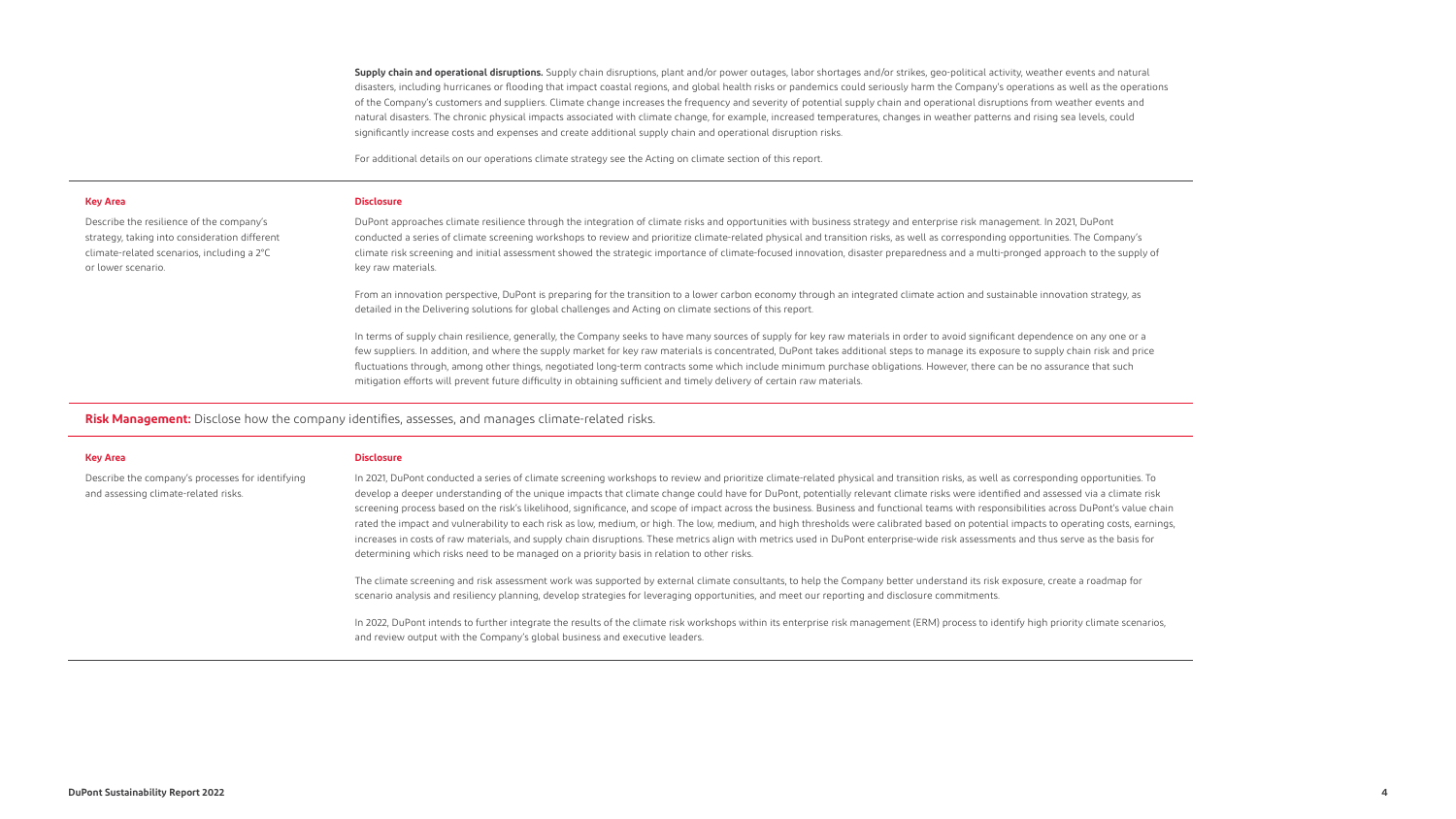**Metrics and Targets:** Disclose the metrics and targets used to assess and manage relevant climate-related risks and opportunities where such information is material.

#### **Key Area**

Describe the company's processes for managing climate-related risks.

### **Key Area**

Describe how processes for identifying, assessing, and managing climate-related risks are integrated into the company's overall risk management.

#### **Key Area**

Disclose the metrics used by the company to assess climate-related risks and opportunities in line with its strategy and risk management process.

#### **Disclosure**

At DuPont we continue to drive integration and management of strategic climate risks and opportunities to the appropriate levels across business and functional teams where they can be most effectively addressed and acted upon.

From an ERM perspective (including climate risk), as we identify metrics for Key Risk Indicators and develop dashboards for monitoring those metrics, we will have the ability to identify changes that may trigger the need for additional mitigation. Such mitigation is defined as part of the ERM analysis and will be updated continually as risk likelihood and impact changes, the company's risk profile changes, and external risk influences change. The cross-functional ERM team meets monthly, and the risk leads are continually providing insights into emerging risks and changes to existing risks that impact multiple risk topics. This team of risk leads are linked to senior leadership risk owners as well as to Board committees which provides an avenue to escalate concerns to a level that can influence the availability of resources and the prioritization of risks in strategic management decisions.

The Company's emergency preparedness plans include consideration of design and siting of buildings, process safety management, community preparedness, and site emergency response. All DuPont manufacturing sites located in areas with potential for impact of hurricanes, have site-specific response plans for hurricane monitoring, preparedness efforts, and site recovery after the storm. The Company maintains a corporate level natural disaster team that intervenes when it is forecasted that multiple sites may be impacted by a hurricane at Category 1 or above. Due to the high level of unpredictability associated with natural weather events, this assessment takes place on an ad hoc basis, which can often be multiple times a year given DuPont's presence in over 60 countries and the increase in severe weather events due to climate change impacts.

#### **Disclosure**

One of the core elements of a robust corporate sustainability and climate strategy is integration within a company's ERM process. Similar to other issues on the risk register, climaterelated financial risks and opportunities must be identified and managed in order to ensure long-term business growth.

Climate change was identified early in the Company's sustainability journey as a key risk and opportunity for DuPont's global businesses. In 2021 DuPont took significant actions to align its governance and risk management processes with the recommendations of the Task Force on Climate-related Financial Disclosures (TCFD). From an ERM process perspective, DuPont has worked with external experts to conduct a climate change risk screening and prioritization exercise across its global businesses, from which the Company developed specific scenarios for material physical and transition risks. In 2022 DuPont intends to further develop climate-related financial risk models against future climate scenarios and continue to integrate climate risk into its enterprise and business strategies. DuPont recognizes that the unique characteristics of climate change-related risks, which include longer time horizons, changing magnitudes, and nonlinear dynamics, may require differential assessment and management strategies for each of our businesses and industry verticals.

#### **Disclosure**

To achieve our Acting on Climate goals of a 30% absolute reduction of Scope 1 and 2 GHG emissions and procurement of 60% renewable electricity by 2030 and carbon neutral operations by 2050, we're implementing an integrated strategy to address all sources of GHG emissions, including efforts to create low-carbon industrial processes, source lowcarbon and renewable energy, and reduce our overall energy use. Because of the complex nature and broad implications of climate change, DuPont currently uses—and is further developing—metrics to help us understand our exposure to physical and transition climate-related risks and opportunities. Physical risk metrics focus on operations and supply chain disruptions. Transition risk metrics include our water and energy consumption as well as our greenhouse gas (GHG) emissions, and we're developing innovation metrics in 2022 aligned with climate transition and market opportunities.

In 2021 we accelerated our effort to define the environmental footprint across our value chains to prioritize areas of improvement and innovation. Scope 3 emissions cover a variety of activities across DuPont's supply chain, business operations, products, and end-of-life treatment of products. In alignment with best practices, we calculated our upstream and downstream Scope 3 emissions according to the GHG Protocol Scope 3 Standard (Corporate Value Chain Accounting and Reporting Standard).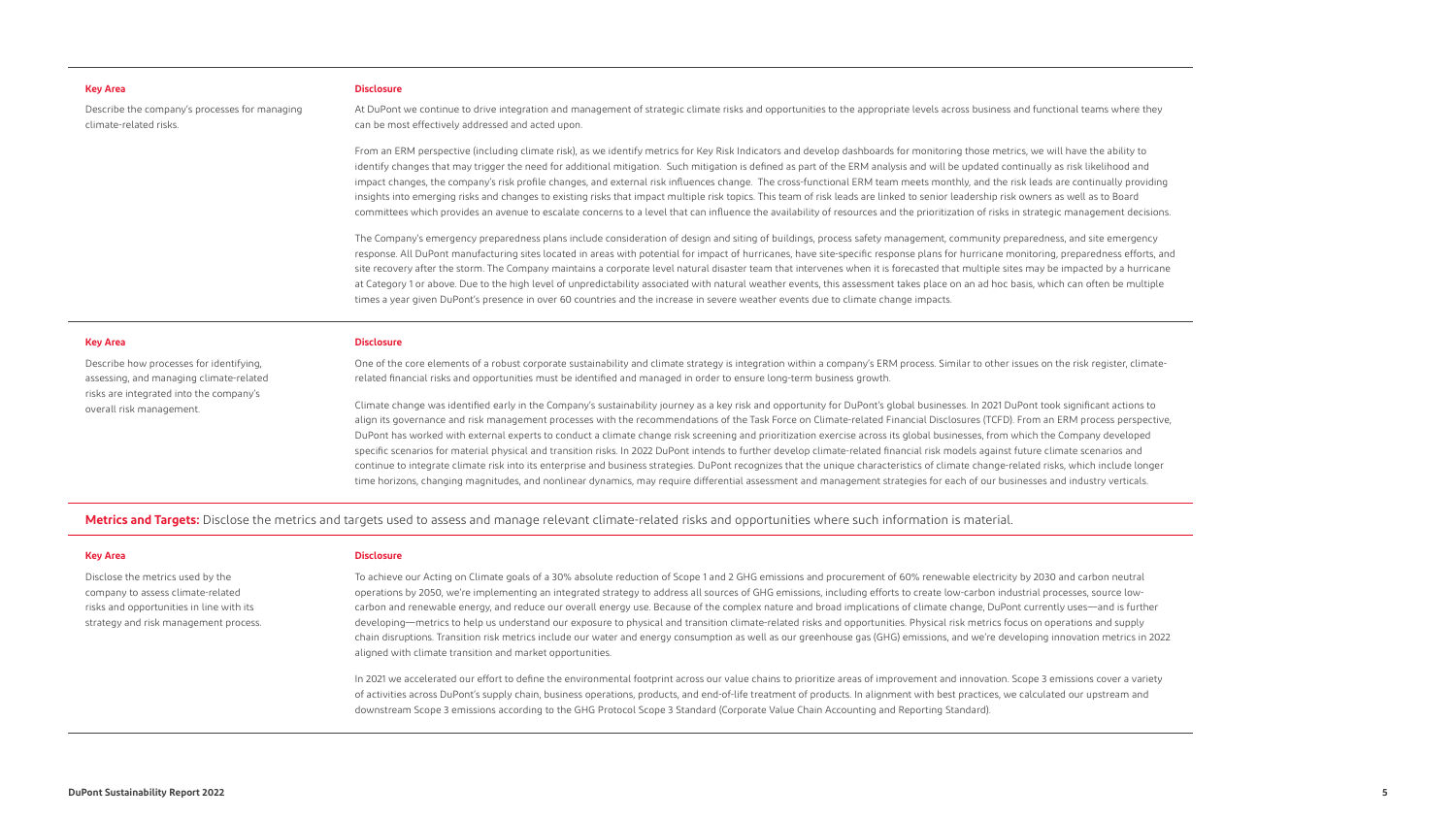Disclose Scope 1, Scope 2, and, if appropriate, Scope 3 greenhouse gas (GHG) emissions, and the related risks.

# **Disclosure**

- **o** Scope 1: 1,870,000 MT CO<sub>2</sub>e
- **o** Scope 2 (market-based): 1,225,000 MT CO<sub>2</sub>e
- ɦ Renewable electricity procurement (percentage): 15.2%

2021 Emissions in line with the Greenhouse Gas Protocol are:

In 2020, Scope 3 GHGs were 14.74 million MT CO<sub>2</sub>e representing about 80% of DuPont total corporate (Scope 1 + Scope 2 + Scope 3) GHG emissions. The table and figure below show the share of emission by Scope 3 category. Purchased goods and services (includes all upstream emissions from the goods and services purchased by DuPont in 2020) and end-of-life (total GHGs from the disposal of products sold by DuPont in 2020) were the main contributors to these emissions.

## **DuPont Scope 3 Emissions by Scope 3 Categories (2020 data)1**

1 Emissions from downstream leased assets and franchises (Categories 13 and 14) were not applicable and therefore not included in our Scope 3 emissions.

| <b>Category</b>                                      | MT CO <sub>,e</sub> | <b>Percent of Scope 3</b> |
|------------------------------------------------------|---------------------|---------------------------|
| <b>Upstream</b>                                      |                     |                           |
| Category 1: purchased goods and services             | 5,488,000           | 37.2%                     |
| Category 2: capital goods                            | 103,000             | 0.7%                      |
| Category 3: fuel and energy related activities       | 545,000             | 3.7%                      |
| Category 4: upstream transportation & distribution   | 728,000             | 4.9%                      |
| Category 5: waste                                    | 65,000              | 0.4%                      |
| Category 6: business travel                          | 18,000              | 0.1%                      |
| Category 7: employee commuting                       | 29,000              | 0.2%                      |
| Category 8: upstream leased assets                   | 2,000               | 0.0%                      |
| <b>Downstream</b>                                    |                     |                           |
| Category 9: downstream transportation & distribution | 30,000              | 0.2%                      |
| Category 10: processing of sold products             | 1,211,000           | 8.2%                      |
| Category 11: use of sold products                    | 15,000              | 0.1%                      |
| Category 12: end of life of sold products            | 6,451,000           | 43.8%                     |
| Category 15: investments                             | 55,000              | 0.4%                      |
| <b>Total Scope 3</b>                                 | 14,740,000          | 100%                      |